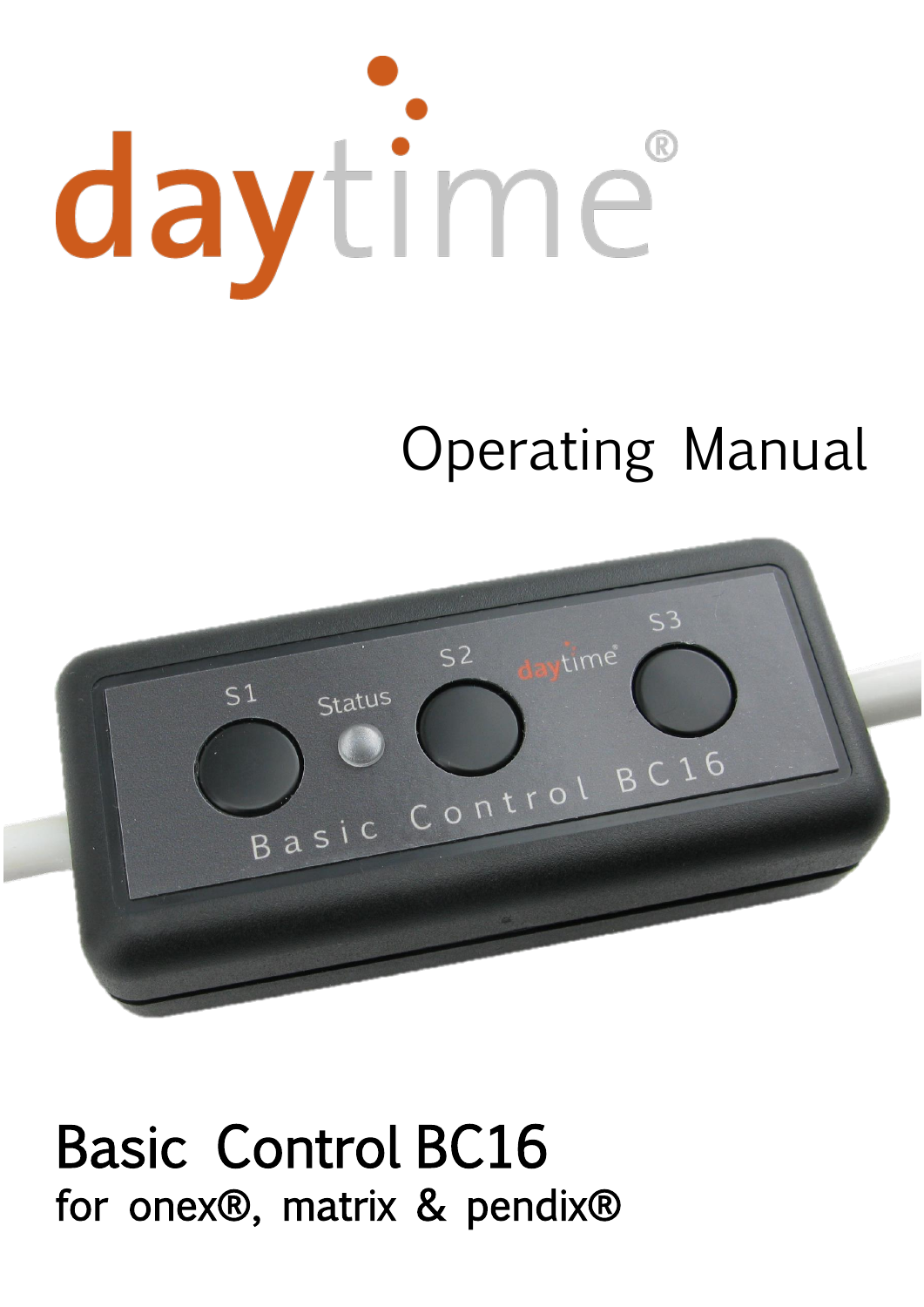### **Dear Customer,**

Thank you for choosing a WALTRON daytime® lighting controller.

Your daytime® lighting controller is a high-quality product that was specially designed, along with the daytime® LED lighting line, for aquatic and aquarium applications. It satisfies the most demanding safety requirements.

The features of this daytime® product are described in detail in the following chapters. Please read the operating manual carefully and completely. We would be happy to answer any questions that you may have.

The entire team at WALTRON wishes you a "bright" future with our daytime® lighting!

### **Notice, warning and safety symbols**

The European Standard prescribes the use of the following symbols for specific situations; they are not intended to unsettle the user. They are a part of modern operating manuals for any electrically operated appliance.

General description:



Serious injuries can result from an electric shock if you do not follow the information marked by this symbol.



Sections marked by this symbol contain helpful recommendations and tips for using the daytime® products.



The daytime® products may malfunction or be damaged if the information marked by this symbol is not observed.



Information for disposing of the product in an environmentally responsible manner

## $\epsilon$

Compliance with EC directives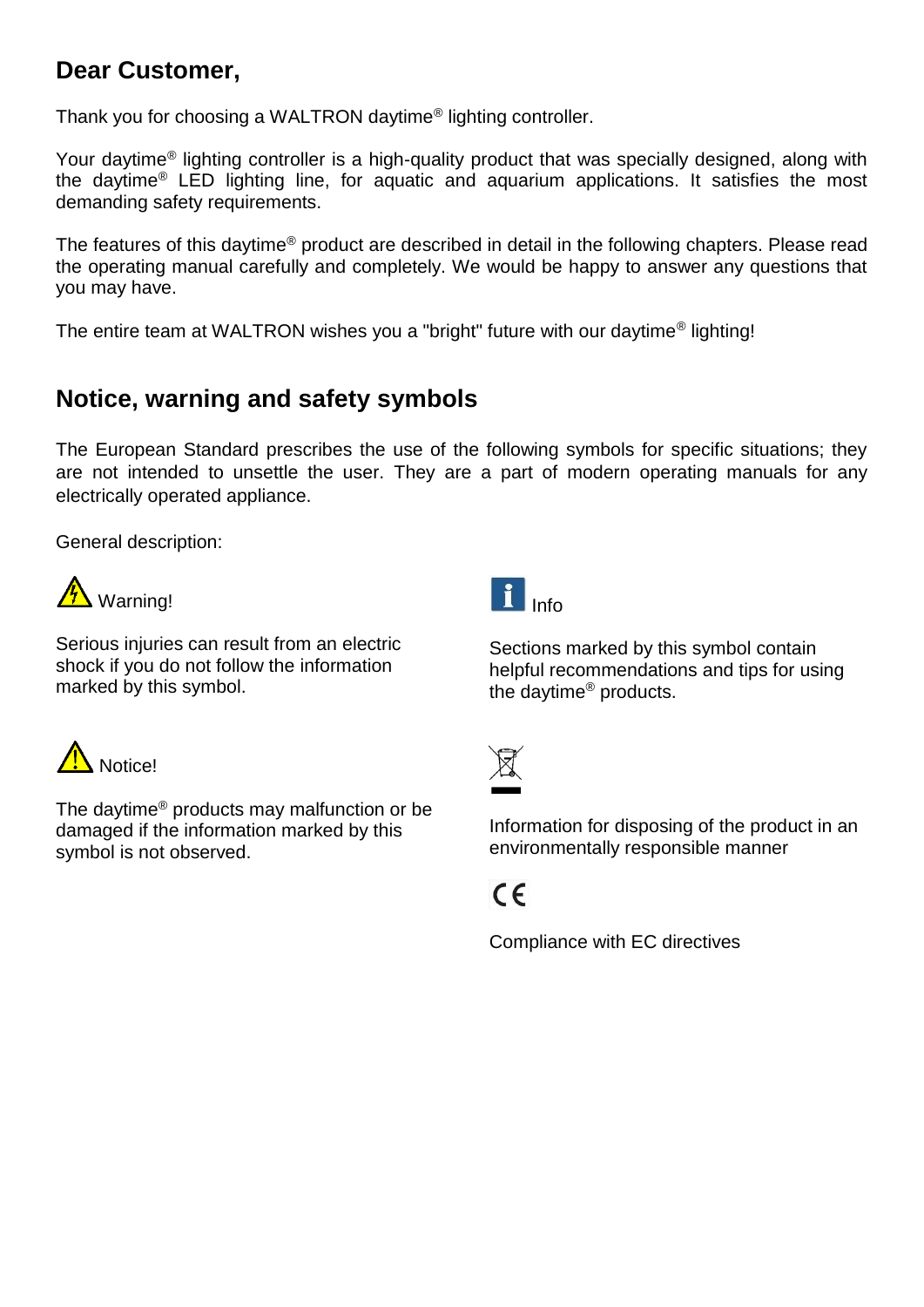### **Proper and intended usage**

This product is designed for private household usage. It may only be used to control WALTRON GmbH's daytime® LED lighting systems for aquariums and terrariums.

Read and observe this entire operating manual before using the lighting controller for the first time. The warranty does not cover damage or defects which have resulted from not observing the information in the operating manual. Keep this operating manual accessible near the device. Make sure that it is given to any subsequent users. WALTRON assumes no liability for the consequences of improper usage.

### **For your safety**



Carefully read and observe the following important safety information. In order to avoid an electric shock:

Position the device in a suitable place to ensure that it is not exposed to water (from condensation or falling into water).



WALTRON recommends making "drip loops" in the converter cables to prevent water (condensation) from running along the cable to the converter or outlet.



Make sure that all cables:

have no kinks in them,

- are not routed over sharp edges,
- cannot be jammed or snagged,
- and cannot come into contact with hot surfaces  $(> 60 °C)$ .



If you notice that the power cable is damaged, disconnect the device from mains power supply immediately. Contact an authorized daytime® service partner or the manufacturer (WALTRON GmbH) directly.



If the operating device's power cable or secondary cable(s) are damaged, they must be repaired, either by an authorized daytime® service partner or directly by the manufacturer.

Never use a device which has a damaged or defective power cable (operating device).



Never open or repair the operating devices and lights by yourself. Do not make any changes which are not described in these operating instructions. The operating device contains live (current-carrying) parts (with 230 V AC). A fatal injury can result from an opened device.

Repairs may only be made by authorized daytime® service partners or by Waltron, using only original spare parts and accessories.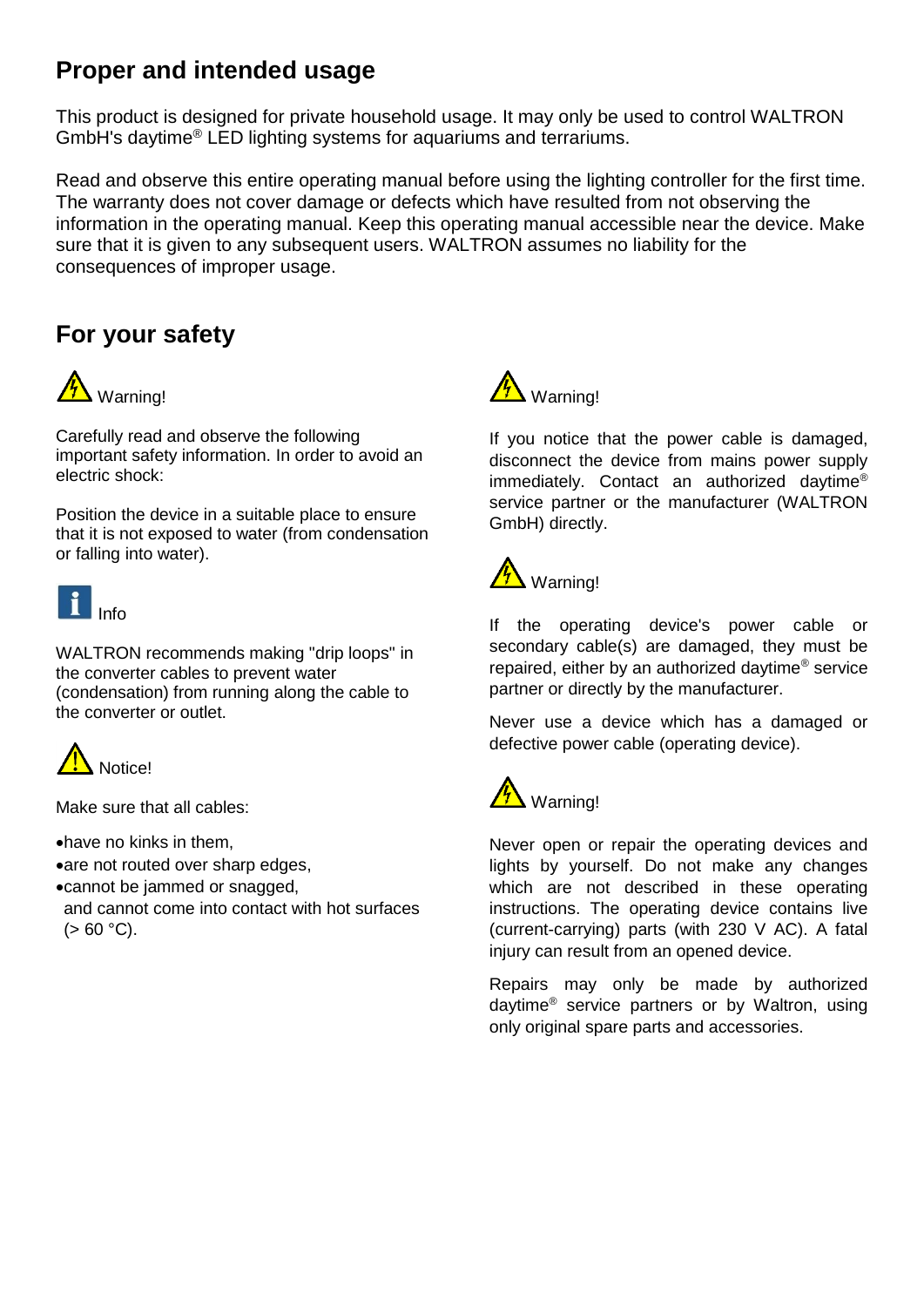### **Scope of delivery**

1 lighting controller: Basic Control BC16

1 operating manual



### **Features & functions**

- **Sunrise and sunset –** simulating natural lighting conditions for day and night
- **Easy to operate and program:** directly at the device, using three buttons and a status LED
- **Separately adjustable brightness level** for each day or night light
- **Demonstration mode** with constantly changing day or night light
- Can be **dimmed** manually **in real time**
- Internal **24-hour clock** (with about 15 minutes of power reserve)
- Shapely high-end enclosure with **comfort control buttons**
- Professional **"Plug & Play"** connector system manufactured by Binder the controller is simply inserted between the converter and the lighting: can also be retrofit!
- Operates the daytime® lighting **with up to 240 watts (24 matrix LED modules)**

### **Device overview and explanation**

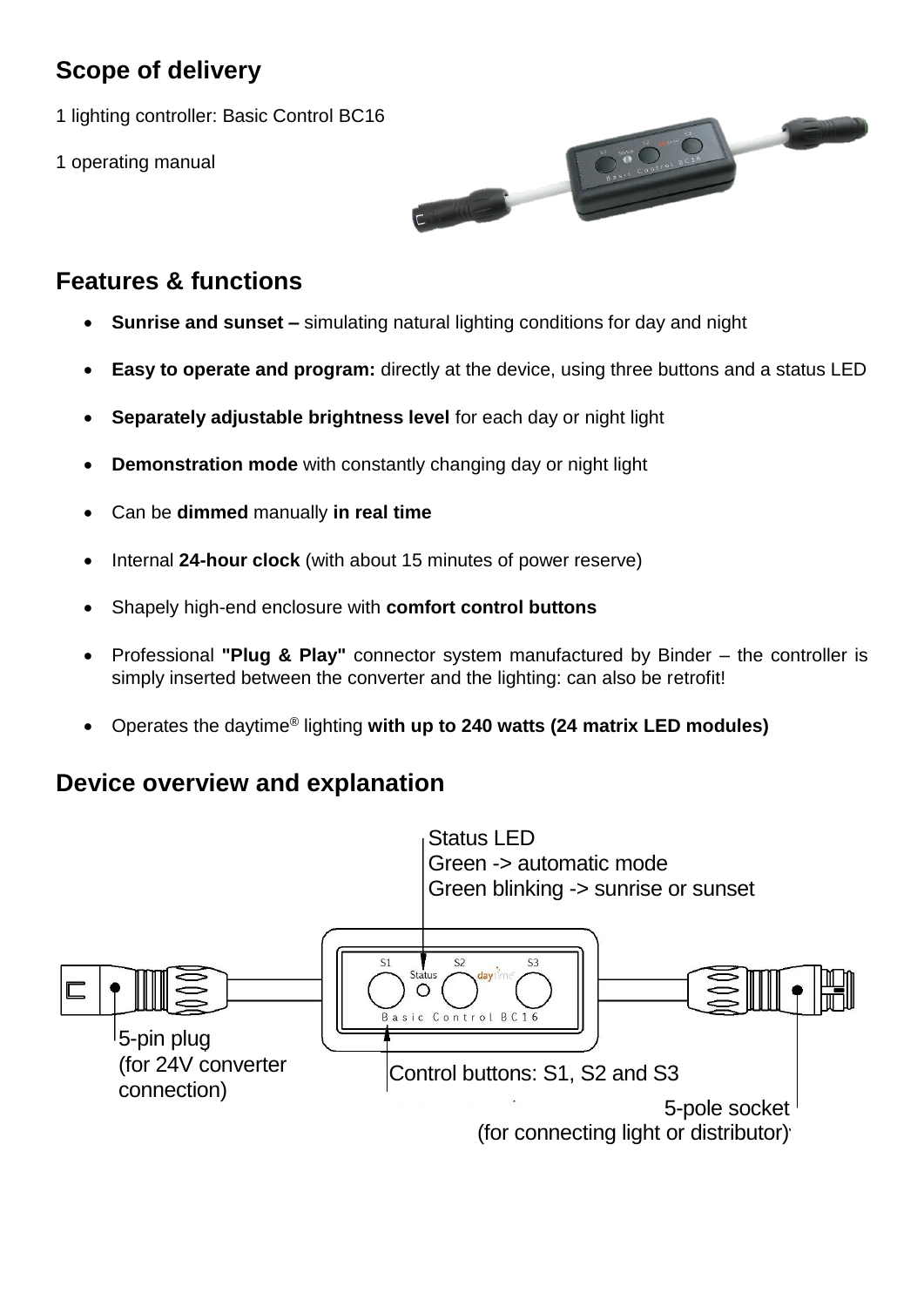### **Overview**

The Basic Control BC16 lighting controller is designed for operating the daytime® LED lights, with a total output of max. 240 watts (24 matrix modules each at 10 watts). It can switch between day and the night lighting, and has a consistent dimming function (sunrise/sunset). The brightness for the day or night lighting has a stepless adjustment which can then be saved. A pause time (when the light is completely off) can be enabled or disabled. If it is disabled, the light is only switched or dimmed between the day and night lighting. If the pause is enabled, everything is switched off at the specified start of the pause; the appropriate light (depending on the time) is then switched on at the end of the pause.

The BC16 also has a fast-motion time-lapse function which can be used for test or demonstration purposes. This shows the set or saved lighting program with shorter transition times in just 60 seconds.

The internal clock has a "power reserve"; it can run for an additional 15 minutes after a shut down or after a power outage. The lights are turned off during this time. A quick periodic flashing of the status LED indicates the status. The LED first flashes green and then, after 10 minutes, red.

There are three buttons (S1, S2 and S3) used for the settings and operations. A two-colour LED (red/green) displays the status.

The following settings can be made using the three buttons:

- Current time (in 5 min increments)
- Start of sunrise (hour)
- Start of sunset (hour)
- $\bullet$  Brightness of daylight  $0 100\%$
- $\bullet$  Brightness of night light  $0 100\%$
- Transitional period between daylight and night light in 6 steps (Duration of sunrise or sunset)
- Start of pause / switch-off time (hour) -> Light off
- End of pause / switch-on time (hour) -> Light on
- Restore the factory default settings
- Time-lapse function (faster run-through of light program in 60 seconds)

Note: The actual transition times may vary slightly depending on your system! The selected transition interval applies only to the sunrise and sunset, but not for switching at the start and end of the pause.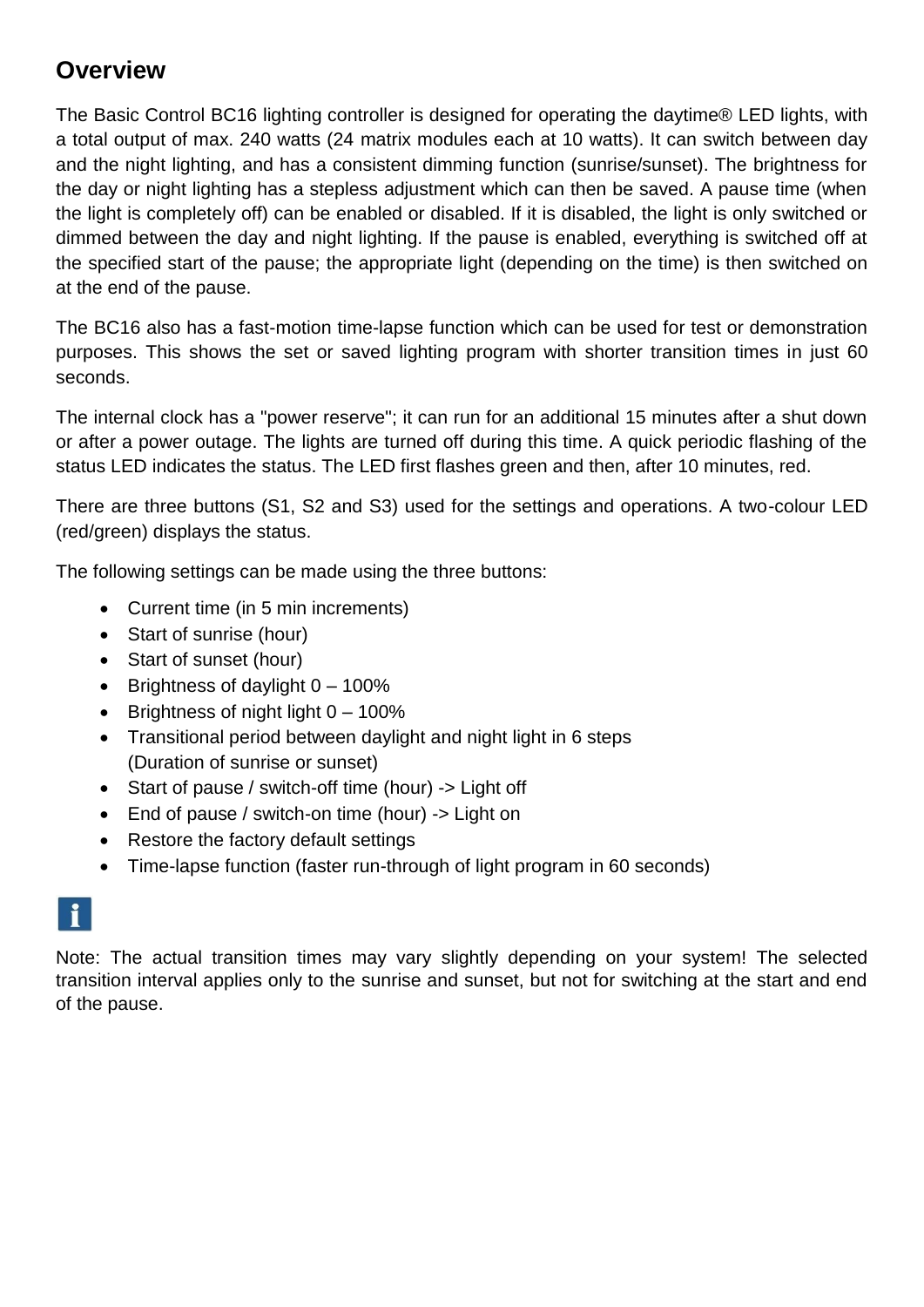### **1. Setup and initial usage**

All electrical connections and components (except for the power plug) should be connected to each other according to the following examples. Observe any relevant safety instructions!

Example with one converter and one daytime® light, with an output of max. 240 watts:



Example with one converter, one two-way distributor (optionally available), and two daytime® lights, with a total output of max. 240 watts:



**2. Plug in the mains power plug or switch on the power supply / supplies.**



Note: During initial usage or after the power reserve of approximately 15 minutes has expired (e.g. after a power failure), the status LED flashes red and displays: "Set clock!".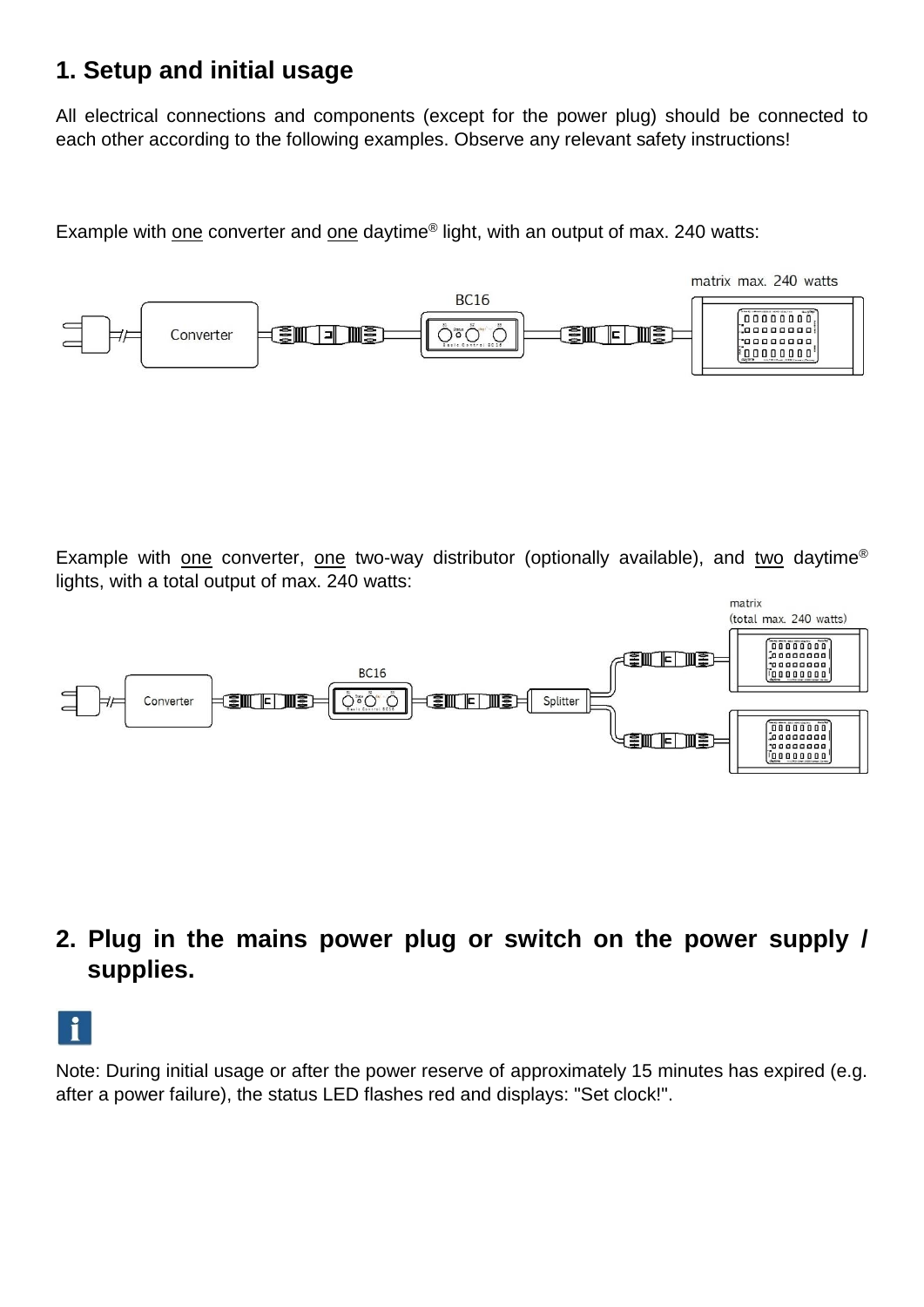### **3. Setting the clock:**

The time can be set at any time using the buttons. The hour can be adjusted hour-by-hour and the minutes can be adjusted in 5-minute increments.

The time is set as follows:

- 1. Press the S1 button and hold down for max. 5 second
	- *a.* Press the S2 (HOUR) button so that the current hour is set.

Then adjust the minutes by pressing the

- *b.* S3 button (in 5-minute increments)
- 2. Release the buttons. The status LED lights green after a short time, signalling automatic mode.

The status LED will illuminate red each time the S2 or S3 button is pressed.

For example: the current time is 13:10

Press S1 and hold. Then, within no more than 4 seconds, press the S2 button 13 times. Then press the S3 button twice (two 5-minute increments). Release the buttons. The status LED lights green after a short time, signalling automatic mode.

During a power outage or after the power supply is disconnected, the internal clock runs for an additional 15 minutes (the power reserve). In such a case, the Status LED will flash regularly to signal that the clock is still running. The first 10 minutes are signalled with green flashes. After 10 minutes, the LED will flash red unit the power reserve is empty. The device will switch immediately back to normal mode if the operating voltage is reapplied/reconnected during this power reserve phase. The status LED will stop flashing once the power reserve is empty. The time on the clock must be set again once this time has expired. All other saved values are retained. The status LED will flash red once the operating voltage is applied. After the time is set, the status LED will illuminate green again.

### **4. Setting the start of sunrise and sunset:**

Press and hold S1 for about 8 seconds until the status LED illuminates red. Then release S1. Repeatedly press the corresponding button (e.g. S2 for start of sunrise; S3 for start of sunset) the proper number of times according to the desired time

(for example Sunrise start should be 06:00 -> then press S2 6 times / Sunset start should be 18.00 -> then press S3 18 times ). Press the S1 button to save and start normal operations.



Note: You should always specify both of these time points. However, if only one time point is changed, the other time point will automatic be set to 0:00!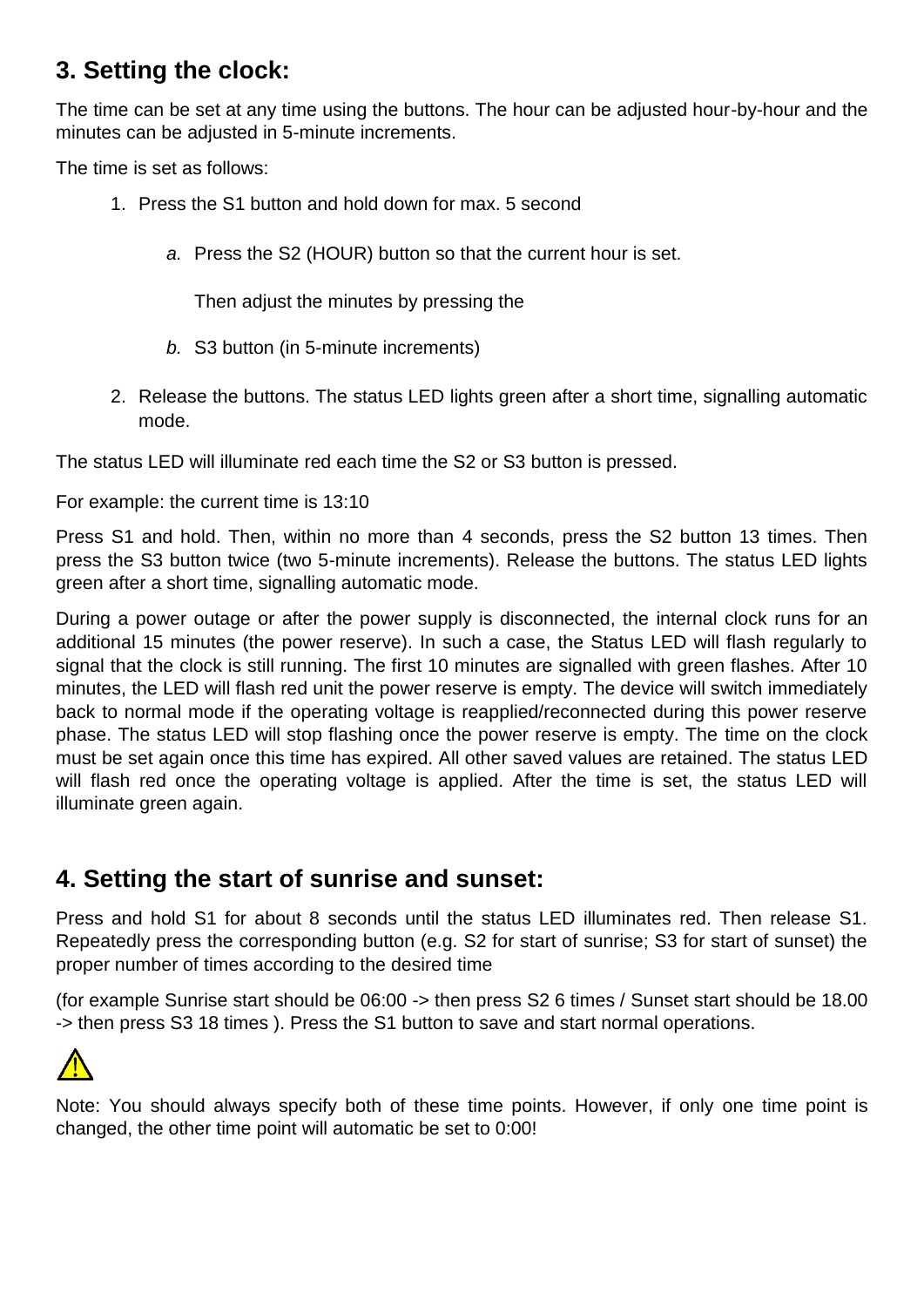### **5. Setting the brightness of daylight and night light:**

Press the S2 and S3 buttons at the same time. The status LED will illuminate red. First, daylight is activated; it can be dimmed using the S2 and S3 buttons. The connected light will blink once the maximum value is reached. Press the S2 button (to dim) or the S3 button (to brighten) to adjust the lighting. The status LED will flash red quickly to confirm this action. Press S2 and S3 at the same time to switch between daylight and night light. The night light is also adjusted by pressing S2 and S3. It can be dimmed to a value of 0% (off). The device will return to normal operations if the S1 button is pressed or if no button is pressed for about 5 – 6 seconds. The status LED will illuminate green again. The adjusted values are saved automatically.



Note: If the brightness for the day and/or night light changes during the sunrise or sunset, the sunrise/sunset is terminated as soon as the change is finished and the light is displayed according to the time. For example: The selected transition time for sunrise and sunset is 30 minutes. The brightness is changed during the transition from daylight to night light. Thus, after this changed value is applied, the controller will "jump" directly to the night light phase.

### **6. Setting the transition period (duration of sunrise and sunset):**

The transition period (the duration of the change from daylight to night light stored and vice versa) can be adjusted at any time during normal operations. To set this, press the S2 button briefly, five times in succession. The status LED will start to blink. The blinking pattern indicates the transition stage, as follows:

One time blinking red – pause: Transition stage 1: 0 min (only switches, without a transitional period) Two times blinking red – pause: Transition stage 2: 1 min Three times blinking red – pause: Transition stage 3: 5 min Four times blinking red – pause: Transition stage 4: 15 min Five times blinking red – pause: Transition stage 5: 30 min Six times blinking red – pause: Transition stage 6: 60 min

The stage can be selected by pressing the button S2 (-) or S3 (+). The corresponding blink code will be displayed immediately after the change is made. You can also wait and observe the change. After you have selected the desired time for the transition phase, press the S1 button to save your selection. The normal operation mode will then resume.

### **7. Setting the start and end of the pause:**

As a special function, a pause time can be set. The light will be switched off during the specified pause start and pause end.

To set the start of the pause, press the S2 button and hold it down until the status LED starts to blink red. Then press the S1 button to specify the number of hours (e.g. pressing zero times = 00:00 / press twice = 02:00). Then release the buttons. The red status LED will then return to green after a short time; this indicates that normal operations have resumed.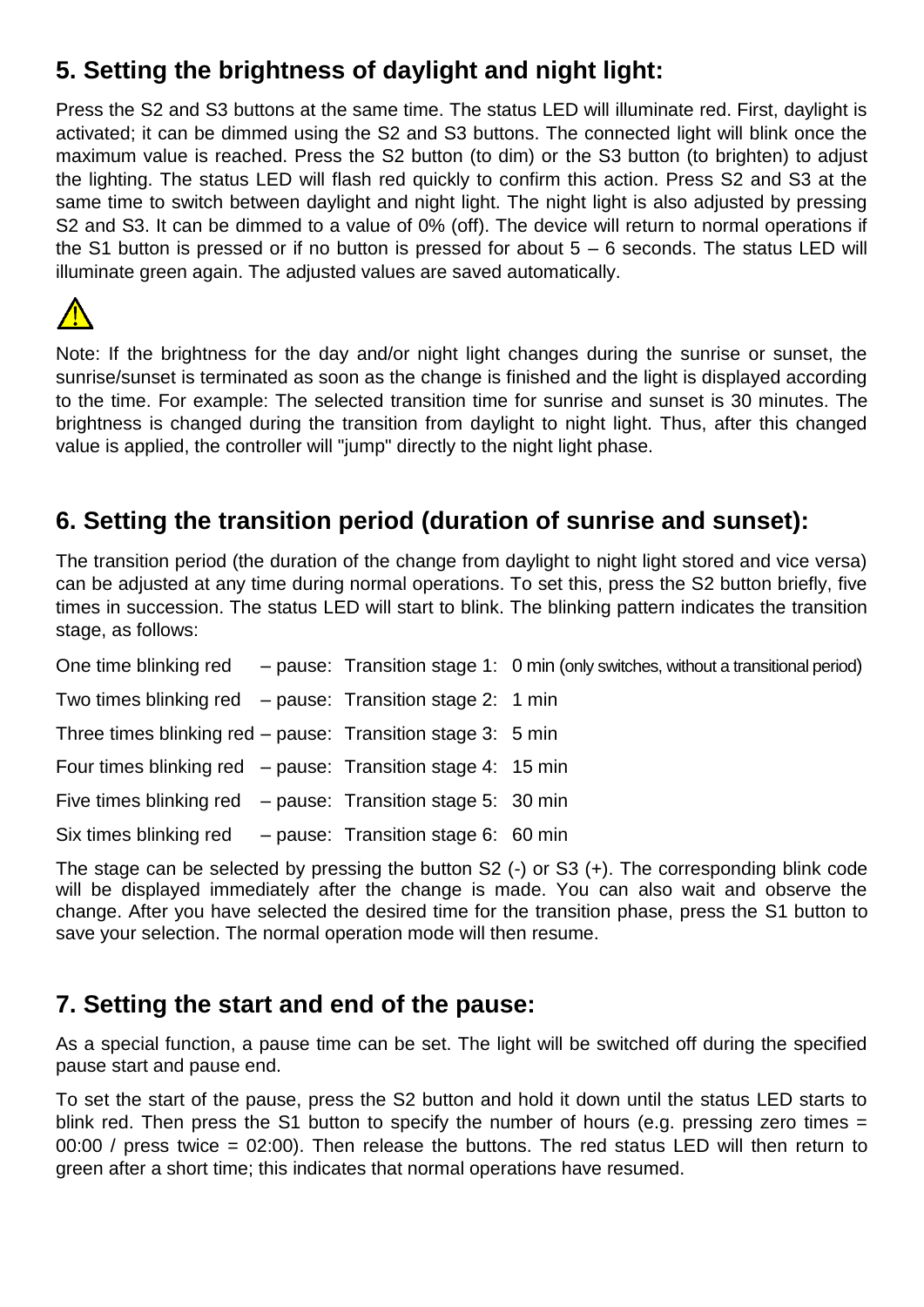To set the end of the pause, press the S3 button and hold it down until the status LED starts to blink red. Then press the S1 button to specify the number of hours (e.g. pressing zero times = 00:00 / pressing six times = 06:00). Then release the buttons. The red status LED will then return to green after a short time; this indicates that normal operations have resumed.

 $\mathbf{f}$ 

Note: To disable the pause feature, set the start and end of the pause to 00:00. First press S2 until the status LED illuminates red. Then release S2 (S1 is not pressed, so the time is set to 0:00). Wait until the status LED is green. Press the S3 button until the status LED illuminates red. Then release S3 and wait until the LED turn green.

### **8. Factory settings:**

The BC16 has factory default settings and can be reset at any time as follows:

- 1. Disconnect the power supply.
- 2. Press and hold both the S2 and S3 buttons.
- 3. Connect the power supply.
- 4. The Status LED acknowledges the reset to factory settings by rapidly flashing red/green.
- 5. Release buttons S2 and S3.

Stored default settings:

| Sunrise start:             | 08:00               |
|----------------------------|---------------------|
| Sunset start:              | 21:00               |
| Pause:                     | <b>Disabled</b>     |
| Brightness of daylight:    | 100%                |
| Brightness of night light: | $0\%$               |
| Transition period:         | Stage 3 (5 minutes) |
|                            |                     |



Note: When the factory default settings are loaded, the internal clock is set to 00:00 hours and must then be correctly set to the real time.

### **9. Time-lapse function (special mode):**

The BC16 has a time-lapse mode that can be used for testing purposes or for checking your specified values. When it is enabled, the clock runs several times faster and shows the specified light program in fast motion in 60 seconds. Instead of the standard transition periods used in the normal operating mode, shorter (only a few seconds) transition times are used. This can be enabled or disabled during operations. When the time-lapse function is disabled, the clock resumes running with its previously set time, so that it does not need to be set. You can enable and disable the time-lapse function as follows:

Press the S1 button briefly five times in succession in order to switch the time-lapse function ON or OFF.

If the time-lapse function is enabled, the status LED flashes alternately red/green. Buttons S2 and S3 are disabled in time-lapse mode.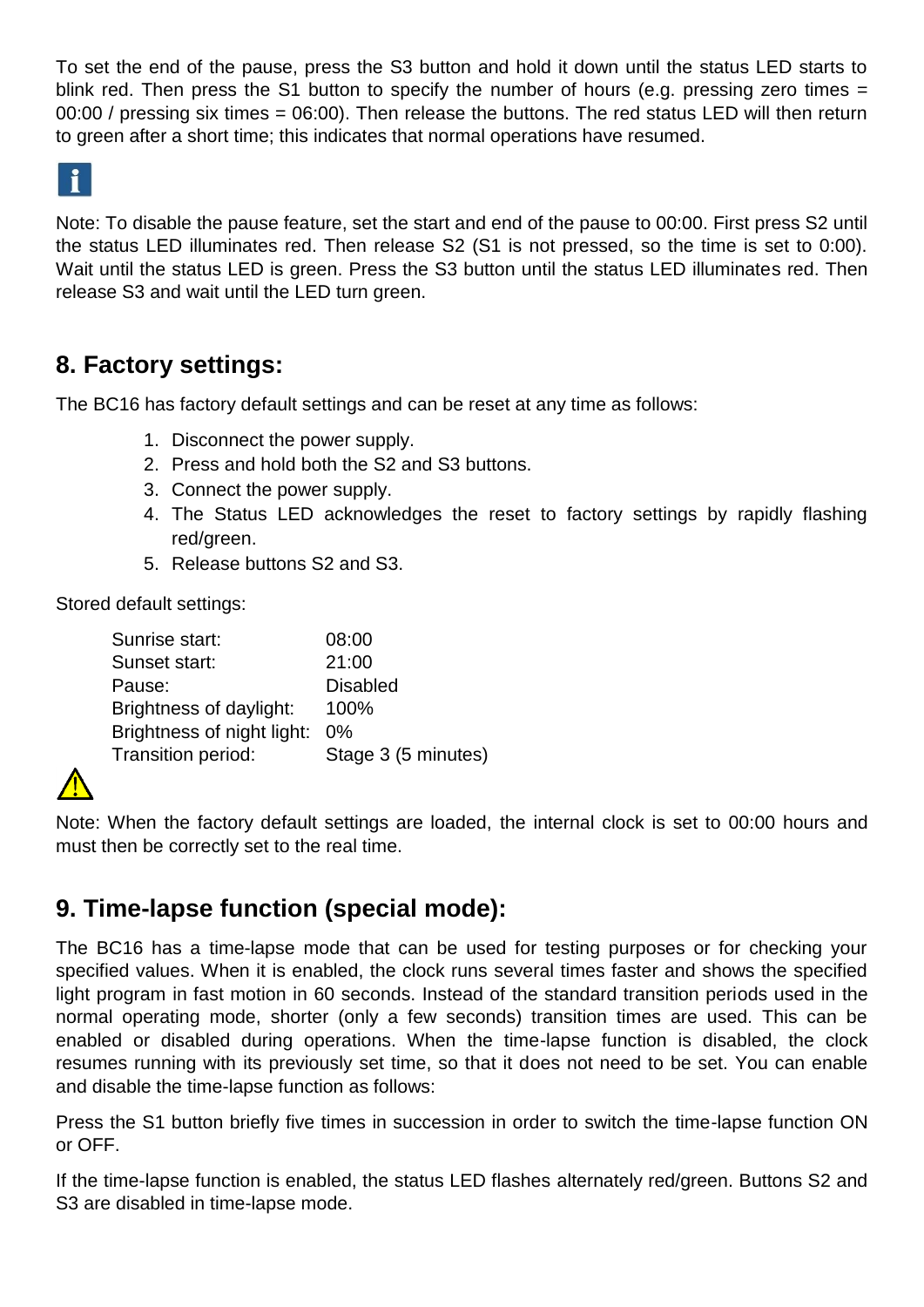### **10. Brief overview of the settings**

| <b>Setting</b>                                                 | <b>Procedure</b>                                                                                                                                                                                                                                                                   |  |
|----------------------------------------------------------------|------------------------------------------------------------------------------------------------------------------------------------------------------------------------------------------------------------------------------------------------------------------------------------|--|
| Time                                                           | Press and hold S1. Select the hour with S2 and the minutes with S3 (in 5-minute<br>increments).                                                                                                                                                                                    |  |
|                                                                | for example: $20:15$ : press S2 20 times $(= 20:xx)$ ; press S3 3 times $(= XX:15)$                                                                                                                                                                                                |  |
|                                                                | Always set the hours before setting the minutes, since the minute value is set to 00 after<br>the hours are set!                                                                                                                                                                   |  |
|                                                                | Your settings will be saved automatically after a short interval of no pressed buttons.                                                                                                                                                                                            |  |
| <b>Start of sunrise and sunset</b><br>(the hour)               | Press and hold S1 for about 8 seconds until the status LED illuminates red. Then<br>release S1. Use S2 to select the number of hours for the sunrise start, and S3 for the<br>sunset start.                                                                                        |  |
|                                                                | for example: Press zero times = $00:00$ ; press 6 times = $6:00$ ; press 21 times = $21:00$                                                                                                                                                                                        |  |
|                                                                | You must always specify both of these time points. However, if only one time point is<br>changed, the other time point will automatic be set to 0:00!                                                                                                                              |  |
|                                                                | Press S1 to apply/save settings                                                                                                                                                                                                                                                    |  |
| <b>Brightness</b><br>Daylight and night light<br>$(0 - 100\%)$ | Simultaneously press S2 and S3 to select day/night light. Dim with S2 (-); brighten<br>with $S3 (+)$ .                                                                                                                                                                             |  |
|                                                                | Apply/save with S1. Or settings will be saved automatically after a short interval of<br>no pressed buttons.                                                                                                                                                                       |  |
| Start of pause (full hour)                                     | Press and hold S2 until the status LED turns red. Then select hours with S1.                                                                                                                                                                                                       |  |
|                                                                | for example: Press zero times = $00:00$ ; press twice = $02:00$ .                                                                                                                                                                                                                  |  |
|                                                                | Your settings will be saved automatically after a short interval of no pressed buttons.                                                                                                                                                                                            |  |
| End of pause (full hour)                                       | Press and hold S3 until the status LED turns red. Then select hours with S1.                                                                                                                                                                                                       |  |
|                                                                | for example: Press zero times = $00:00$ ; press five times = $05:00$ .                                                                                                                                                                                                             |  |
|                                                                | Your settings will be saved automatically after a short interval of no pressed buttons.                                                                                                                                                                                            |  |
| <b>Transition period</b><br>(6 stages)                         | Press S2 briefly five times. LED displays red "blink code". Buttons S2 and S3 for<br>selecting one of the 6 stages:                                                                                                                                                                |  |
|                                                                | 1x blinking = without transition time / $4x$ blinking = transition time approx. 15 min<br>2x blinking = transition time approx. $1min / 5x$ blinking = transition time approx. 30min<br>3x blinking = transition time approx. $5min / 6x$ blinking = transition time approx. 60min |  |
|                                                                | Press S1 to apply/save settings                                                                                                                                                                                                                                                    |  |
| <b>Factory settings</b>                                        | Disconnect power supply > Press and hold S2 + S3 > Connect power supply > Status<br>LED flashes rapidly alternately red/green > Release buttons                                                                                                                                    |  |
|                                                                | Note: When the factory default settings are loaded, the internal clock is set to 00:00 hours<br>and must then be correctly set to the real time.                                                                                                                                   |  |
| <b>Time-lapse</b>                                              | Press S1 quickly 5 times in succession to enable/disable the time-lapse function.<br>The status LED flashes alternately red/green when this function is enabled.                                                                                                                   |  |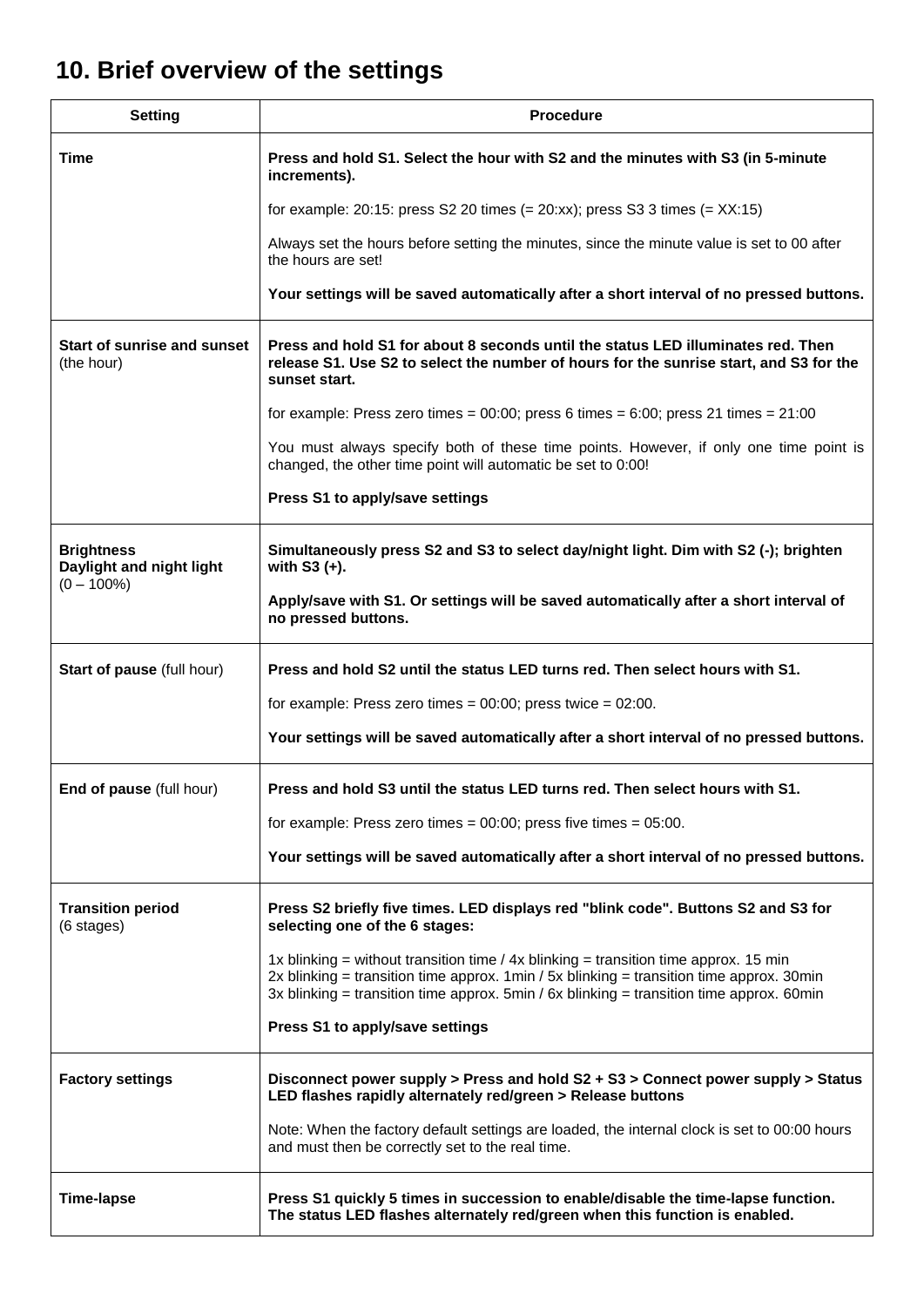### **11. Technical specifications**

| Dimensions L/W/H (without connecting cables):      | $90 \times 40 \times 26$ mm               |
|----------------------------------------------------|-------------------------------------------|
| Length of connecting cables (primary / secondary): | approx. 90 mm (including plug and socket) |
| Weight:                                            | approx. 80 g                              |
| Operating voltage:                                 | 24 VDC (safety extra low voltage)         |
| Max. load:                                         | <b>24 matrix LED-modules</b>              |
| Protection degree:                                 | <b>IP20</b>                               |